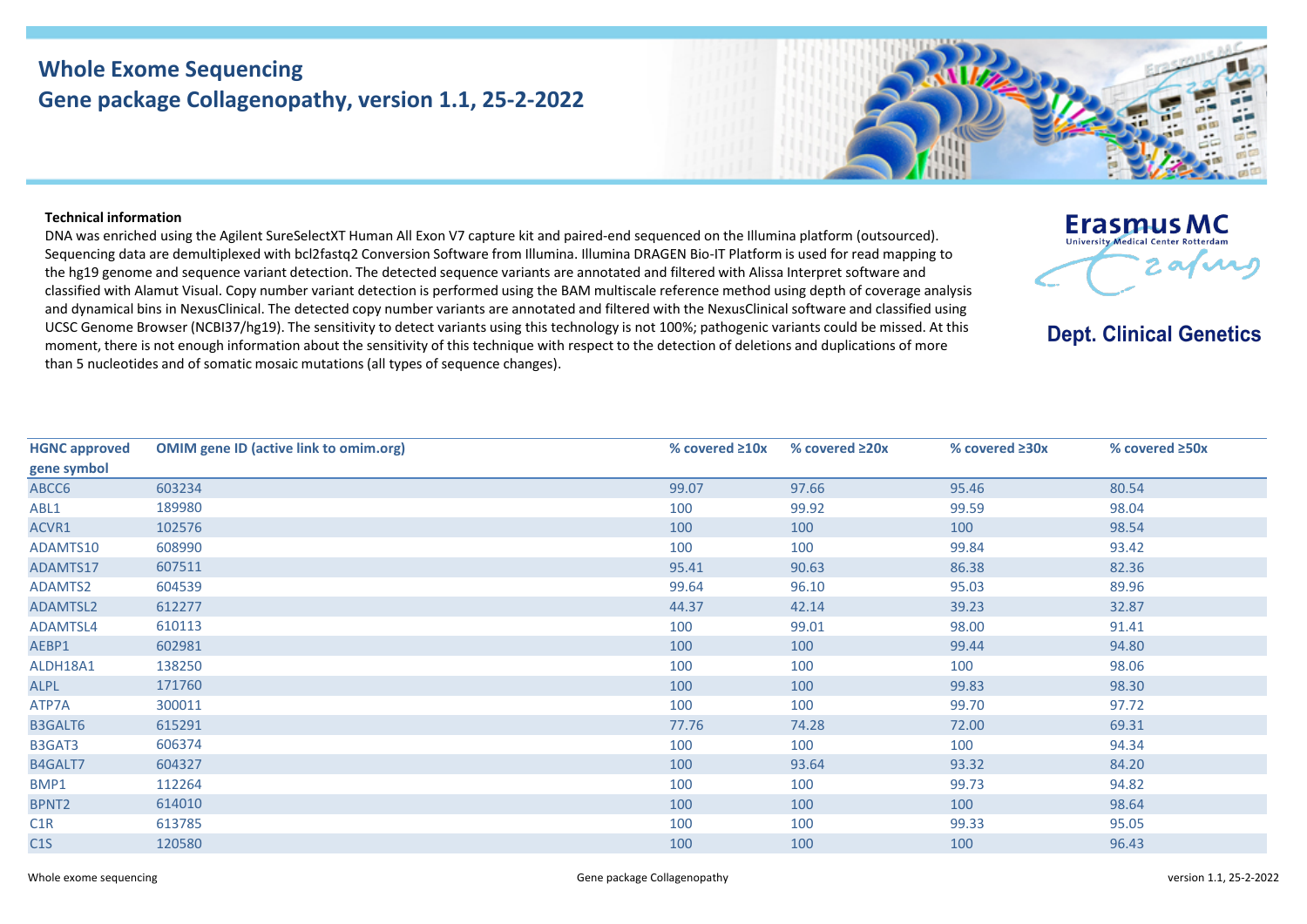| <b>HGNC approved</b> | <b>OMIM gene ID (active link to omim.org)</b> | % covered $\geq 10x$ | % covered $\geq 20x$ | % covered ≥30x | % covered ≥50x |
|----------------------|-----------------------------------------------|----------------------|----------------------|----------------|----------------|
| gene symbol          |                                               |                      |                      |                |                |
| <b>CBS</b>           | 613381                                        | 100                  | 100                  | 100            | 100            |
| CHST14               | 608429                                        | 99.35                | 96.21                | 94.08          | 90.85          |
| CHST3                | 603799                                        | 100                  | 100                  | 100            | 100            |
| <b>COL10A1</b>       | 120110                                        | 100                  | 100                  | 98.89          | 95.77          |
| <b>COL11A1</b>       | 120280                                        | 100                  | 99.21                | 97.82          | 88.98          |
| <b>COL11A2</b>       | 120290                                        | 100                  | 99.90                | 95.62          | 84.23          |
| <b>COL12A1</b>       | 120320                                        | 100                  | 99.86                | 99.05          | 94.80          |
| COL1A1               | 120150                                        | 100                  | 100                  | 98.54          | 89.55          |
| COL1A2               | 120160                                        | 100                  | 99.02                | 95.78          | 84.61          |
| COL2A1               | 120140                                        | 100                  | 100                  | 99.42          | 93.30          |
| COL3A1               | 120180                                        | 100                  | 98.38                | 95.80          | 88.92          |
| COL5A1               | 120215                                        | 100                  | 99.39                | 98.11          | 92.79          |
| COL5A2               | 120190                                        | 100                  | 99.86                | 98.38          | 90.59          |
| COL6A1               | 120220                                        | 100                  | 98.92                | 96.80          | 90.50          |
| COL6A2               | 120240                                        | 100                  | 100                  | 99.50          | 94.65          |
| COL6A3               | 120250                                        | 100                  | 100                  | 99.69          | 98.70          |
| COL9A1               | 120210                                        | 100                  | 100                  | 98.08          | 86.28          |
| COL9A2               | 120260                                        | 100                  | 96.25                | 87.33          | 63.80          |
| COL9A3               | 120270                                        | 100                  | 100                  | 96.30          | 79.94          |
| CREB3L1              | 616215                                        | 99.94                | 97.86                | 93.04          | 79.44          |
| <b>CRTAP</b>         | 605497                                        | 100                  | 100                  | 100            | 99.78          |
| <b>DSE</b>           | 605942                                        | 100                  | 100                  | 100            | 100            |
| EFEMP1               | 601548                                        | 100                  | 100                  | 100            | 99.82          |
| EFEMP2               | 604633                                        | 100                  | 99.25                | 95.45          | 79.59          |
| <b>ELN</b>           | 130160                                        | 100                  | 98.14                | 92.73          | 71.74          |
| FBLN5                | 604580                                        | 91.62                | 91.62                | 91.62          | 89.69          |
| FBN1                 | 134797                                        | 100                  | 100                  | 100            | 99.38          |
| FBN <sub>2</sub>     | 612570                                        | 100                  | 100                  | 100            | 99.22          |
| FKBP10               | 607063                                        | 100                  | 99.79                | 98.23          | 89.65          |
| FKBP14               | 614505                                        | 100                  | 100                  | 100            | 100            |
| <b>FLNA</b>          | 300017                                        | 99.95                | 99.05                | 97.51          | 95.12          |
| <b>FLNB</b>          | 603381                                        | 100                  | 100                  | 99.77          | 97.55          |
| <b>GNAS</b>          | 139320                                        | 100                  | 100                  | 100            | 96.95          |
| <b>IFITM5</b>        | 614757                                        | 100                  | 100                  | 100            | 100            |
| IPO <sub>8</sub>     | 605600                                        | 100                  | 100                  | 99.99          | 96.65          |
| LEMD3                | 607844                                        | 100                  | 100                  | 99.60          | 95.17          |
| LRP5                 | 603506                                        | 97.91                | 97.91                | 97.26          | 93.39          |
| LTBP1                | 150390                                        | 99.92                | 99.08                | 98.15          | 92.38          |
| LTBP2                | 602091                                        | 99.94                | 98.73                | 95.67          | 86.85          |
| LTBP3                | 602090                                        | 99.59                | 98.30                | 93.77          | 80.79          |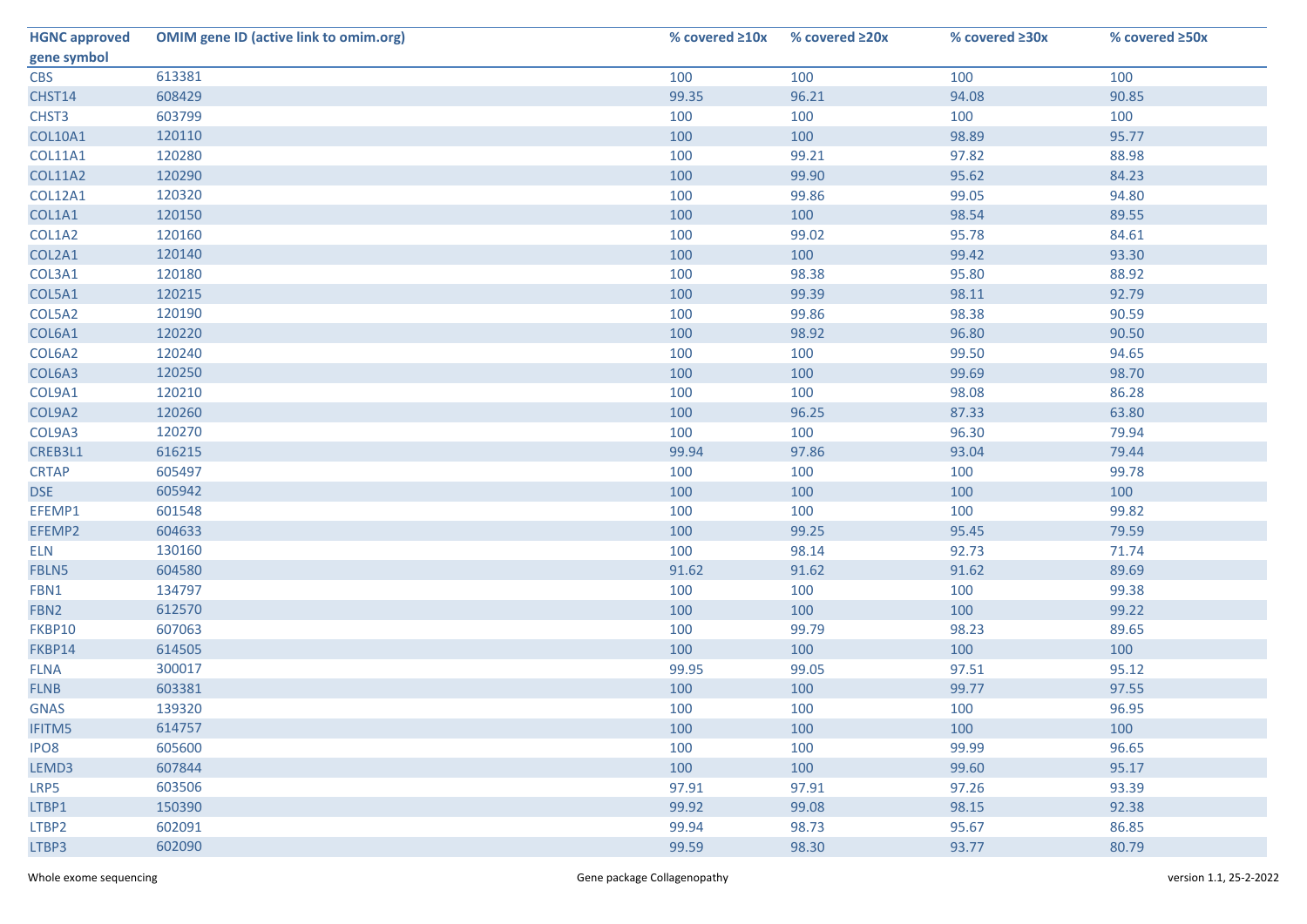| <b>HGNC approved</b> | <b>OMIM gene ID (active link to omim.org)</b> | % covered $\geq 10x$ | % covered ≥20x | % covered ≥30x | % covered ≥50x |
|----------------------|-----------------------------------------------|----------------------|----------------|----------------|----------------|
| gene symbol          |                                               |                      |                |                |                |
| LTBP4                | 604710                                        | 99.21                | 97.32          | 94.53          | 85.03          |
| MAP3K7               | 602614                                        | 100                  | 100            | 99.30          | 97.80          |
| <b>MESD</b>          | 607783                                        | 100                  | 100            | 100            | 99.28          |
| <b>P3H1</b>          | 610339                                        | 100                  | 100            | 100            | 100            |
| PLOD1                | 153454                                        | 100                  | 99.25          | 95.92          | 85.89          |
| PLOD <sub>2</sub>    | 601865                                        | 96.78                | 95.59          | 91.29          | 86.31          |
| PLOD3                | 603066                                        | 100                  | 97.38          | 93.62          | 79.16          |
| PLS3                 | 300131                                        | 100                  | 100            | 100            | 99.06          |
| PPIB                 | 123841                                        | 100                  | 100            | 100            | 100            |
| PRDM5                | 614161                                        | 100                  | 100            | 98.97          | 93.00          |
| PYCR1                | 179035                                        | 100                  | 100            | 100            | 94.00          |
| RIN2                 | 610222                                        | 100                  | 100            | 99.54          | 97.04          |
| SERPINF1             | 172860                                        | 100                  | 100            | 100            | 98.71          |
| SERPINH1             | 600943                                        | 100                  | 100            | 100            | 100            |
| SKI                  | 164780                                        | 97.72                | 91.07          | 85.13          | 73.30          |
| <b>SLC26A2</b>       | 606718                                        | 100                  | 100            | 100            | 100            |
| <b>SLC2A10</b>       | 606145                                        | 100                  | 100            | 100            | 98.14          |
| <b>SLC39A13</b>      | 608735                                        | 100                  | 100            | 100            | 96.56          |
| SMAD3                | 603109                                        | 100                  | 100            | 100            | 99.63          |
| SP7                  | 606633                                        | 100                  | 100            | 100            | 93.02          |
| TAB <sub>2</sub>     | 605101                                        | 100                  | 100            | 100            | 99.73          |
| TAPT1                | 612758                                        | 96.16                | 88.94          | 84.83          | 80.69          |
| TGFB2                | 190220                                        | 100                  | 100            | 100            | 95.05          |
| TGFB3                | 190230                                        | 100                  | 100            | 100            | 96.88          |
| TGFBR1               | 190181                                        | 93.12                | 93.12          | 93.12          | 93.12          |
| TGFBR2               | 190182                                        | 100                  | 100            | 100            | 98.71          |
| TMEM38B              | 611236                                        | 100                  | 100            | 100            | 100            |
| <b>TNXB</b>          | 600985                                        | 52.87                | 45.30          | 40.37          | 34.23          |
| VAV3                 | 605541                                        | 100                  | 100            | 99.84          | 94.34          |
| <b>VCAN</b>          | 118661                                        | 100                  | 100            | 100            | 100            |
| WNT1                 | 164820                                        | 100                  | 100            | 100            | 95.13          |
| <b>WNT11</b>         | 603699                                        | 95.22                | 88.60          | 84.08          | 74.35          |
| XYLT1                | 608124                                        | 98.78                | 95.46          | 92.27          | 85.10          |
| XYLT2                | 608125                                        | 94.49                | 94.49          | 94.49          | 90.39          |
| <b>ZNF469</b>        | 612078                                        | 100                  | 99.56          | 98.00          | 93.64          |

- OMIM release used: 23-9-2021

- The statistics above are based on a set of 104 samples

- % Covered 10x , 20x, 30x and 50x describes the percentage of a gene's coding sequence (±10bp flanking introns) that is covered at least 10x, 20x, 30x or 50x